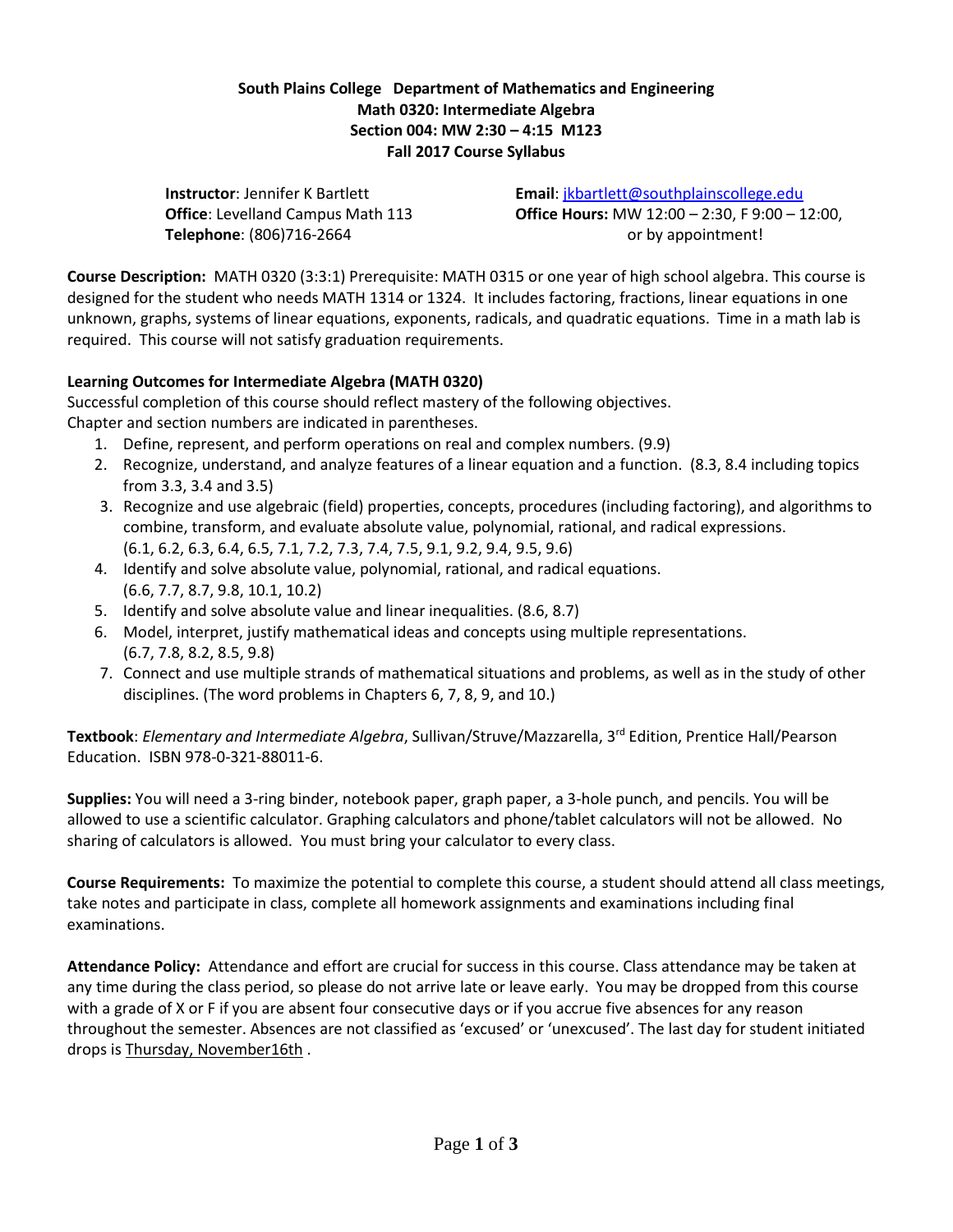**Assignments:** Homework assignments will be assigned during each class meeting. Quizzes may be administered at any time. Keep all class materials (notes, handouts, homework, quizzes, and exams) organized in a notebook (3-ring binder). These materials are subject to be turned in for grading at any time. Please make certain all materials accompany you to each class meeting. No late assignments will be accepted.

**Exams**: There will be 4 unit exams given and a comprehensive final. Once you begin an exam, you will not be able to leave the classroom until the exam is submitted for grading. The tentative exam dates are as follows:

Exam 1: Monday, September 25<sup>th</sup> Exam 3: Monday, October 30<sup>th</sup> Exam 2: Wednesday, October 11<sup>th</sup> Exam 4: Monday, November 20<sup>th</sup>

**Final:** The comprehensive final exam will be given on Monday, December the 11<sup>th</sup> from 1:00 to 3:00. No make-up final will be given.

| <b>Grading Policy:</b> |  |
|------------------------|--|
|------------------------|--|

| <b>Grading Policy:</b>             |                | <b>Grading Scale:</b> |   |
|------------------------------------|----------------|-----------------------|---|
| Daily Work (HW, quizzes, notebook) | 20%            | 90-100%               | A |
| Exams (4 total)                    | 60% (15% each) | 80-89%                | B |
| Comprehensive Final                | 20%            | 70-79%                | C |
|                                    |                | 60-69%                | D |
|                                    |                | Below 60%             | F |

A grade of C (70) or better is required to advance to the next course. This course and its grade will be recorded on your official transcript. Grades will be posted on Blackboard during the semester.

## **Student Responsibilities and Expectations:**

- 1. Come to class on time and prepared to learn. (Pencils, homework, notebook, calculator)
- 2. Read the syllabus.
- 3. Take notes, participate in class, and complete course assignments early enough to seek help if needed.
- 4. Food and drink are not allowed in class, with the exception of bottled water.
- 5. Cell phones and any other electronic devices must be silenced and put away before entering the classroom. Use of these devices during class will result in a zero for that day's quiz, homework, or exam.

## **Resources:**

• Blackboard is the online course management system that will be used for this course. The course syllabus, handouts for notes, reviews, practice exams, as well as any other class handouts can be accessed through Blackboard. Login at [http://southplainscollege.blackboard.com](http://southplainscollege.blackboard.com/) . The user name and password should be the same as the MySPC and SPC email.

User name: first initial, last name, and last 4 digits of the Student ID

Password: Original Campus Connect Pin No. (found on SPC acceptance letter)

- There are videos lectures available that can be viewed on YouTube. These videos do not replace class meetings, but can be used as supplemental material for students' use. The links are: MATH 0310: [http://www.youtube.com/playlist?list=PLXbDWrtfFWZHF4E\\_87GcKkxftlSGa77HM](http://www.youtube.com/playlist?list=PLXbDWrtfFWZHF4E_87GcKkxftlSGa77HM) MATH 0315: [http://www.youtube.com/playlist?list=PLXbDWrtfFWZEpnf\\_1uxFc3JL7RgftvXMn](http://www.youtube.com/playlist?list=PLXbDWrtfFWZEpnf_1uxFc3JL7RgftvXMn) MATH 0320: <http://www.youtube.com/playlist?list=PLXbDWrtfFWZFtPF6aDQbb7Fe7pKZfOMB8>
- Free tutoring is available in M116 on the Levelland campus. Hours for the tutors will be posted by the door of M116 and I will also post them on Blackboard.
- I am available to help you! Feel free to come by during my office hours or email me at [jkbartlett@southplainscollege.edu](mailto:jkbartlett@southplainscollege.edu).
- Websites that contain helpful videos: patrickjmt.com khanacademy.com